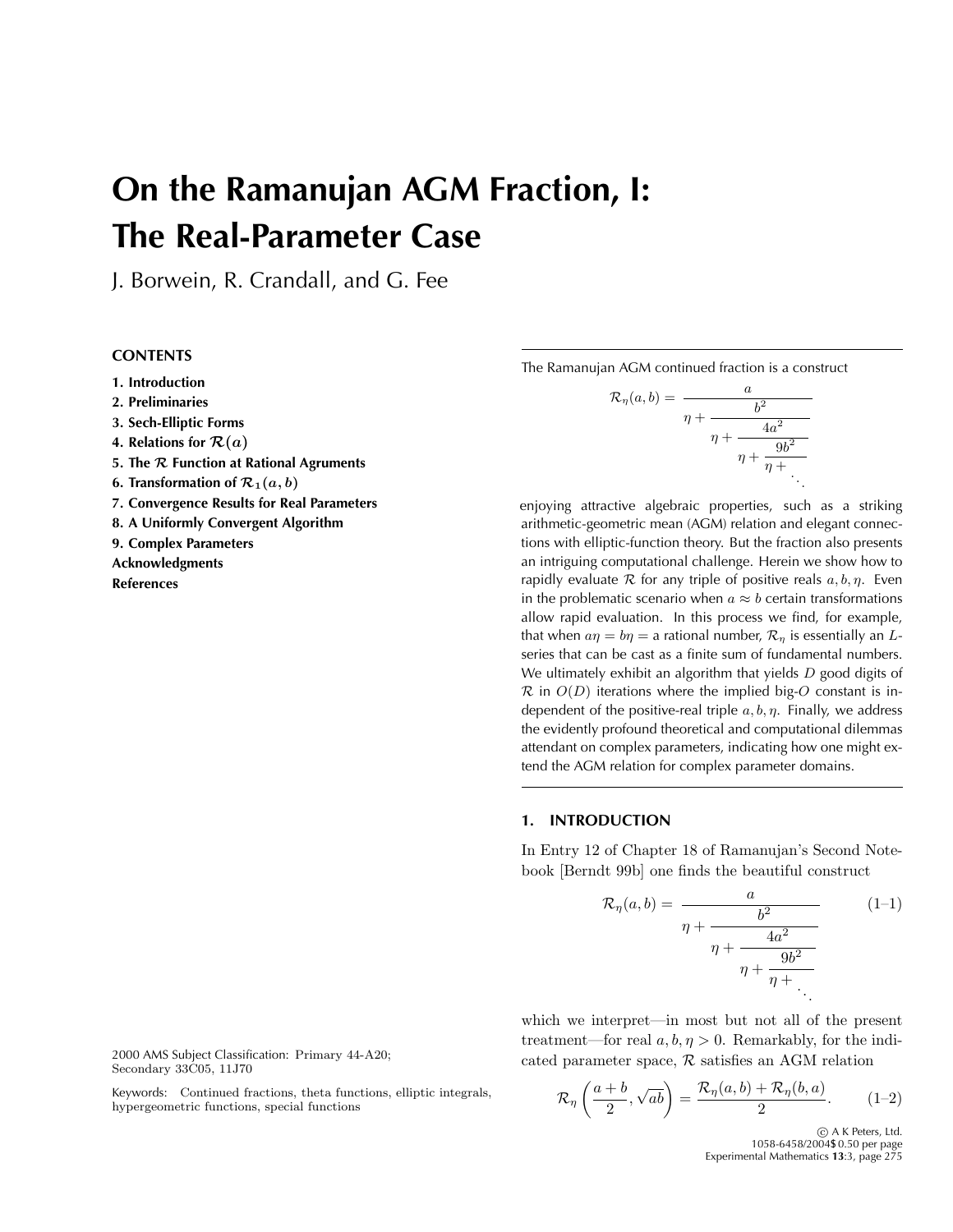This relation is one of many expedients we shall develop when computing  $\mathcal{R}_n$ . It will turn out that the computationally difficult cases can be summarized in the phrase "b is near to a," including the case  $a = b$ . What we shall eventually exhibit is a computational algorithm that is uniformly of geometric convergence (i.e., the error after  $n$ steps is  $O(\theta^{-n})$  for some real  $\theta > 1$ ) across the entire positive quadrant  $a, b > 0$ . Along the way, we find attractive identities, such as the expression of any  $\mathcal{R}_1(r,r)$ , where  $r$  is rational, as a finite series of fundamental numbers. Finally, we consider complex  $a, b$  and note the considerable difficulties in such analysis; accordingly, we prove results and posit various conjectures pertaining to fraction convergence and the domain of validity for the AGM relation  $(1-2)$ .

We would be remiss in not adding this perspective: the present research began when the authors realized via numerical experimentation—that  $\mathcal{R}_1(1,1)$  "seemed to be" the number log 2. Such is the value of experiment: one can be led thereby into deep waters.

#### **2. PRELIMINARIES**

An initial observation is that

$$
\mathcal{R}_{\eta}(a,b) = \mathcal{R}_{1}(a/\eta,b/\eta),
$$

as can be formally inferred by cancellation of the  $\eta$  elements down through the continued-fraction form. Such manipulations are valid when the continued fraction  $\mathcal{R}_n$ converges. One way to prove convergence—at least for positive, real a and b—is to put the entity  $a/R_1$  in RCF (reduced continued fraction) form, meaning

$$
\mathcal{R}_1(a,b) = \frac{a}{[A_0; A_1, A_2, A_3, \dots]}
$$
\n
$$
:= \frac{a}{A_0 + \frac{1}{A_1 + \frac{1}{A_2 + \frac{1}{A_3 + \dots}}}}
$$
\n(2-1)

where the elements  $A_i$  are all positive reals. (We take the more restricted, classical mnemonic SCF (simple continued fraction) to denote the instance of an RCF where each  $A_i$  is a positive integer; in our present case, though, the  $A_i$  are not generally integers.) Inspection of Ramanujan's pattern for  $R$  reveals that the RCF elements can be given explicitly:

$$
A_n = \frac{n!^2}{(n/2)!^4} 4^{-n} \frac{b^n}{a^n} \sim \frac{2}{\pi n} \frac{b^n}{a^n}, \quad n \text{ even},
$$

$$
A_n = \frac{((n-1)/2!)^4}{n!^2} 4^{n-1} \frac{a^{n-1}}{b^{n+1}} \sim \frac{\pi}{2abn} \frac{a^n}{b^n}, \quad n \text{ odd.}
$$

Here we have indicated also the asymptotic behavior of the  $A_n$ . This element representation leads immediately to the following:

**Theorem 2.1.** *For any positive real pair* a, b*, the continued fraction*  $\mathcal{R}_1(a, b)$  *converges (to a finite limit).* 

**Remark 2.2.** In continued-fraction theory there is the concept of converging on the extended complexes, including  $\infty$  (see Section 9), so we have emphasized a finite limit in Theorem 2.1.

*Proof:* It is known that an RCF with positive real elements converges to a finite limit iff  $\sum A_i$  diverges (this is the Seidel–Stern theorem [Khintchine 64, Lorentzen and Waadeland 92]). In our case, such divergence is evident for any choice of real  $a, b > 0$ .  $\Box$ 

Indeed, the divergence of  $\sum A_i$  is only logarithmic for  $a =$ b, and this is a true indication of slow convergence (we wax more quantitatively later). Sure enough, our interest in the computational aspect started with the question of how to rapidly evaluate

$$
\mathcal{R}(a) := \mathcal{R}_1(a, a)
$$

for positive real a and, thereby, to prove some suspected identities. We shall encounter later a different continued fraction for  $\mathcal{R}(a)$ , as well as other computationally efficient constructs.

#### **3. SECH-ELLIPTIC FORMS**

Using connections between standard Jacobi theta functions  $\theta_2, \theta_3$  and elliptic integrals, we can establish various results; the wonderful sech identities to follow stem from classical work of Rogers, Stieltjes, Preece, and, of course, Ramanujan [Berndt 99b] in which one may find the earlier work detailed. We start with the following theorem.

**Theorem 3.1.** *For real*  $y, \eta > 0$  *and*  $q := e^{-\pi y}$  *we have* 

$$
\eta \sum_{k \in D} \frac{\text{sech}(k\pi y/2)}{\eta^2 + k^2} = \mathcal{R}_{\eta}(\theta_2^2(q), \theta_3^2(q)),
$$
  

$$
\eta \sum_{k \in E} \frac{\text{sech}(k\pi y/2)}{\eta^2 + k^2} = \mathcal{R}_{\eta}(\theta_3^2(q), \theta_2^2(q)),
$$

*where* D, E *denote respectively the odd, even integers. Accordingly, the Ramanujan AGM identity (1–2) holds for positive triples*  $\eta$ ,  $a$ ,  $b$ .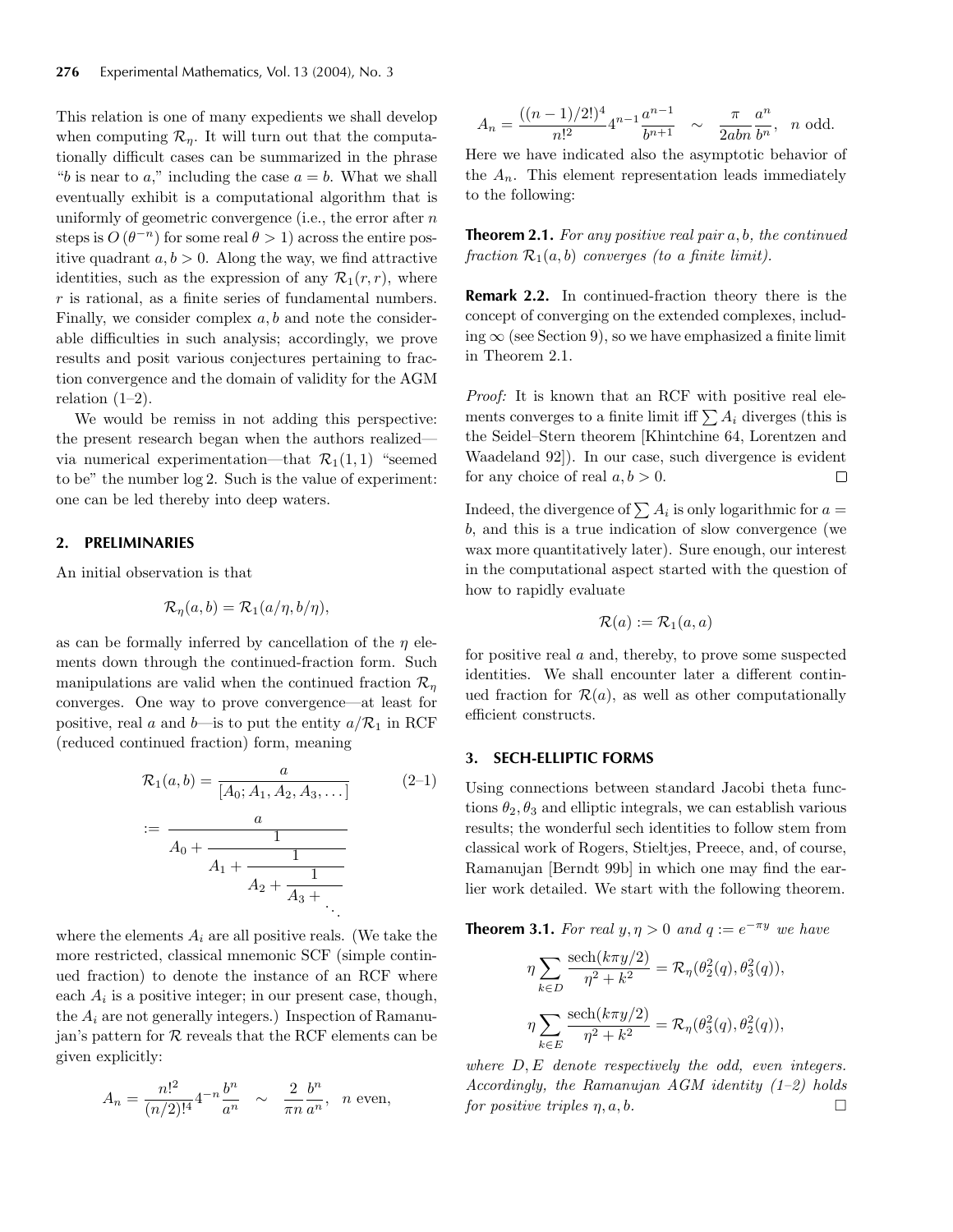**Remark 3.2.** The following proof for the AGM conclusion has been interpreted for certain complex  $a$  and  $b$  sometimes incorrectly in the literature (see Section 9). For the moment, we are stating the AGM part of Theorem 3.1 for positive reals  $a$  and  $b$ , with attention paid to complex parameters later in this work. In the treatment of Berndt (see proof) the classical work of Stieltjes and Rogers is seen to imply that the relevant (real-parameter) continued fractions do converge and equal the sech series via certain integrals of Jacobi-elliptic functions. Similarly, [Wall 48] has fraction-integral equality theorems. Such results have not been completely applied for complex parameters, and this gives rise to a difficult, conjectural scenario we address in a later section.

*Proof:* The sech relations are proved—with somewhat different but equivalent notation—in Berndt's treatment [Berndt 99b, Vol II, Ch. 18] of Ramanujan's Notebooks. As for the AGM identity, observe that for  $0 < b < a$  the assignments

$$
\theta_2(q)^2/\theta_3(q)^2 := b/a,
$$
  

$$
\eta := \theta_2(q)^2/b
$$

are possible (since  $b/a \in [0, 1)$ , see [Borwein and Borwein] 87), implicitly define  $q, \eta$ , and, together with the Jacobi identities

$$
\theta_2(q)^2 + \theta_3(q)^2 = \theta_3(\sqrt{q})^2,
$$
  

$$
2\theta_2(q)\theta_3(q) = \theta_2(\sqrt{q})^2,
$$

and the sech sums in the theorem, yield

$$
\mathcal{R}_1 \left( \theta_3(q)^2 / \eta, \theta_2(q)^2 / \eta \right) + \mathcal{R}_1 \left( \theta_2(q)^2 / \eta, \theta_3(q)^2 / \eta \right) \n= 2 \mathcal{R}_1 \left( \theta_3(\sqrt{q})^2 / (2\eta), \theta_2(\sqrt{q})^2 / (2\eta) \right).
$$

Thus, the AGM identity  $(1-2)$  holds for any positive reals  $a > b$ . The case  $0 < a < b$  is handled symmetrically, starting with  $\theta_2(q)^2/\theta_3(q)^2 := a/b$ , or via the  $\theta$ transform.  $\Box$ 

These sech series can be used in turn to establish two evaluation series involving the standard elliptic integral  $K$ :

**Theorem 3.3.** In what follows we intend  $K := K(k)$  and **HEOTEM 3.3.** *In what follows we there*  $K := K(\kappa)$  *and*<br> $K' := K(k')$  with  $k' := \sqrt{1 - k^2}$ . For real  $0 < b < a$  and  $k := b/a$ *, we have* 

$$
\mathcal{R}_1(a,b) = \frac{\pi a K}{2} \sum_{n \in \mathbb{Z}} \frac{\text{sech}\left(n \pi \frac{K'}{K}\right)}{K^2 + \pi^2 a^2 n^2}.
$$
 (3-1)

*On the other hand, for*  $0 < a < b$  *and*  $k := a/b$ *, we have* 

$$
\mathcal{R}_1(a,b) = 2\pi b K \sum_{n \in D} \frac{\text{sech}\left(n\pi \frac{K'}{2K}\right)}{4K^2 + \pi^2 b^2 n^2}.
$$
 (3-2)

*Proof:* The two series follow from the assignments  $\theta_3^2(q)/\eta := \max(a, b)$  and  $\theta_2^2(q)/\eta := \min(a, b)$  and the classical relations

$$
e^{-\pi K'/K} = q, \quad K = \frac{\pi}{2}\theta_3(q)^2
$$

inserted into the appropriate sech identities from Theorem 3.1. П

The sech-elliptic series  $(3-1)$  and  $(3-2)$  do allow for rapid computation of  $\mathcal{R}_1(a, b)$  when b is *not* close to a. Indeed, to get D good digits for  $\mathcal{R}_1$ , one requires  $O(D\mathrm{K}/\mathrm{K}')$  summands. So, yet another motive for the present analysis was the problem of slow convergence of the sech-elliptic form for  $b \approx a$ .

Note that we also have attractive evaluations such as

$$
\mathcal{R}_1\left(1, \frac{1}{\sqrt{2}}\right) = \frac{\pi}{2} \mathcal{K}(1/\sqrt{2}) \sum_{n \in \mathcal{Z}} \frac{\text{sech}(n\pi)}{\mathcal{K}^2(1/\sqrt{2}) + n^2 \pi^2},
$$

where we remind ourselves that  $K(1/\sqrt{2})$  = where we remind ourselves that  $K(1/\sqrt{2}) = \Gamma^2(1/4)/(4\sqrt{\pi})$  [Borwein and Borwein 87], with similar series for  $\mathcal{R}_1(1, k_N)$  at the Nth singular value, as discussed in [Borwein et al. 04]. A similar relation for  $\mathcal{R}_1\left(\frac{1}{\sqrt{2}},1\right)$  obtained via (3–2), and via the AGM relation  $(1-2)$ , yields in turn the oddity

$$
\mathcal{R}_1\left(\frac{1+\sqrt{2}}{2\sqrt{2}}, \frac{1}{2^{1/4}}\right) = \pi K(1/\sqrt{2}) \sum_{n \in \mathcal{Z}} \frac{\text{sech}(n\pi/2)}{4K^2(1/\sqrt{2}) + n^2\pi^2}.
$$

## **4.** RELATIONS FOR  $\mathcal{R}(a)$

Recalling that  $\mathcal{R}(a) := \mathcal{R}_1(a, a)$ , we next derive relations for the problematic cases  $b = a$ . Interpreting  $(3-1)$  as a Riemann-integral relation in the limit  $b \to a^-$ , we have (for  $a > 0$ ) a slew of relations involving the digamma function  $\psi := \Gamma'/\Gamma$  [Stromberg 81, Abramovitz and Stegun 70 and the Gauss-hypergeometric  $F$ , here presented in an order that can be serially derived:

$$
\mathcal{R}(a) = \int_0^\infty \frac{\text{sech}\left(\frac{\pi x}{2a}\right)}{1+x^2} dx = 2a \sum_{k=1}^\infty \frac{(-1)^{k+1}}{1+(2k-1)a}
$$

$$
= \frac{1}{2} \left( \psi \left(\frac{3}{4} + \frac{1}{4a}\right) - \psi \left(\frac{1}{4} + \frac{1}{4a}\right) \right)
$$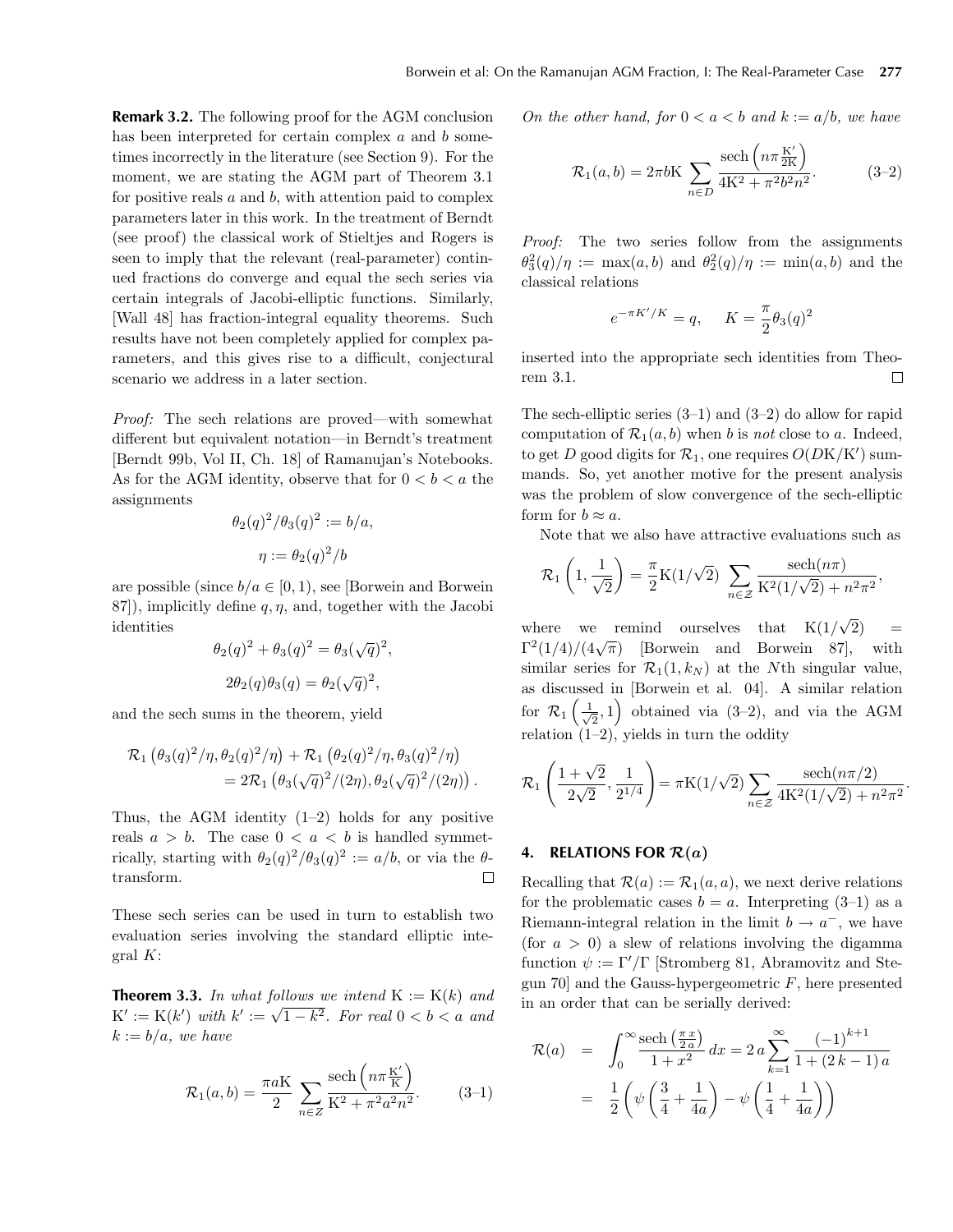$$
= \frac{2a}{1+a} F\left(\frac{1}{2a} + \frac{1}{2}, 1; \frac{1}{2a} + \frac{3}{2}; -1\right)
$$
  
=  $2 \int_0^1 t^{1/a} (1+t^2)^{-1} dt = \int_0^\infty e^{-x/a} \mathrm{sech}(x) dx.$ 

The first series representation or the t-integral can be used to establish a recurrence

$$
\mathcal{R}(a) = \frac{2a}{1+a} - \mathcal{R}\left(\frac{a}{1+2a}\right),\,
$$

while known relations for the digamma [Abramovitz and Stegun 70, Stromberg 81] can be used—with some symbolic care—to derive

$$
\mathcal{R}(a) = \frac{\pi}{2} \sec \frac{\pi}{2a}
$$
  
- 2\frac{a^2(1 + 8a - 106a^2 + 280a^3 + 9a^4)}{1 - 12a + 25a^2 + 120a^3 - 341a^4 - 108a^5 + 315a^6} + C(a) (4-1)

where

$$
C(a) = \frac{1}{2} \sum_{n \ge 1} (\zeta(2n+1) - 1) \frac{(3a-1)^{2n} - (a-1)^{2n}}{(4a)^{2n}}
$$

is a "rational-zeta" series as analyzed in [Borwein et al. 00. Note that this representation of  $\mathcal{R}(a)$ , while allowing rapid convergence for some a, has sec poles, some of which are cancelled by the rational function. In any case we require  $a > 1/9$  for convergence of the rational-zeta sum; however, as a computational matter, the recurrence relation above can generally be used to force convergence of such a rational-zeta series.

The hypergeometric form (4–1) is of special interest, for there is the Gauss continued fraction for  $F(\gamma, 1; 1 +$  $\gamma$ ; -1), as discussed in [Borwein and Bailey 03]. Without belaboring the reader with details, we simply give a relevant RCF form, which will later prove useful in convergence analysis:

$$
F(\gamma, 1; 1 + \gamma; -1) = [\alpha_1, \alpha_2, \dots] \tag{4-2}
$$

$$
=\frac{1}{\alpha_1+\cfrac{1}{\alpha_2+\cfrac{1}{\alpha_3+\cfrac{1}{\alpha_4+\cdots}}}}
$$

where  $\alpha_1 = 1$ , and

$$
\alpha_n = ((n-1)/2)!)^{-2} \gamma (n-1+\gamma) \prod_{j=1}^{(n-3)/2} (j+\gamma)^2,
$$
  
\n
$$
n = 3, 5, 7, ...
$$
  
\n
$$
\alpha_n = \frac{1}{\gamma} (n/2 - 1)!^2 (n - 1 + \gamma) \prod_{j=1}^{(n-3)/2} (j+\gamma)^{-2},
$$
  
\n
$$
n = 2, 4, 6, ...
$$

An interesting aspect of the formal analysis is based upon the first sech-integral form for  $\mathcal{R}(a)$ . Expanding said integral formally, and using a representation of the Euler number  $E_{2n} = (-1)^n \int_0^\infty \operatorname{sech}(\pi x/2) x^{2n} dx$ , one obtains

$$
\mathcal{R}(a) \sim \sum_{n\geq 0} E_{2n} a^{2n+1},
$$

where we are indicating an asymptotic series of *zero* radius of convergence. (It is a classic theorem of Borel [Stromberg 81, Borwein et al. 04] that, for every real sequence  $(a_n)$ , there exists a  $C_{\infty}$  function f on R such that  $f^{(n)}(0) = a_n$ . It is possible to give expressions for the asymptotic error, such as

$$
\left| \mathcal{R}(a) - \sum_{n=1}^{N-1} E_{2n} a^{2n+1} \right| \le |E_{2N}| a^{2N+1}
$$

from [Borwein et al. 04, Borwein et al. 03], but it is also interesting to employ Padé approximants to the formal asymptotic series. It turns out that the oft-stated success of the Padé approach is exemplified well in our case. Indeed, if one takes the unique  $(3, 3)$  Padé form (meaning numerator and denominator of  $\mathcal{R}(a)/a$  each have degree 3 in the variable  $a^2$ ), we obtain

$$
\mathcal{R}(a) \approx a \frac{1 + 90 a^2 + 1433 a^4 + 2304 a^6}{1 + 91 a^2 + 1519 a^4 + 3429 a^6}.
$$

Even this simple approximant is remarkably good for small a (e.g., yielding  $\mathcal{R}(1/10) \approx 0.09904494$ , which is correct to the implied precision). For something like  $\mathcal{R}(1/2)$  and the (30, 30) Padé approximant—so that numerator and denominator have degree 30 in  $a^2$ —one obtains 4 good digits. Though the convergence rate is slower for larger a, the method does give rapid means of, say, graphing the R function to reasonable precision.

Having briefly discussed a formal expansion at  $a = 0$ , can one establish an asymptotic form for *large* a? The answer is yes—except that, through a typical development for asymptotic forms, we are rewarded with more, namely a convergent expansion for all  $a > 1$ . Using our second sech integral  $\mathcal{R}(a) = \int_0^\infty e^{-x/a} \text{sech}x \, dx$ , we can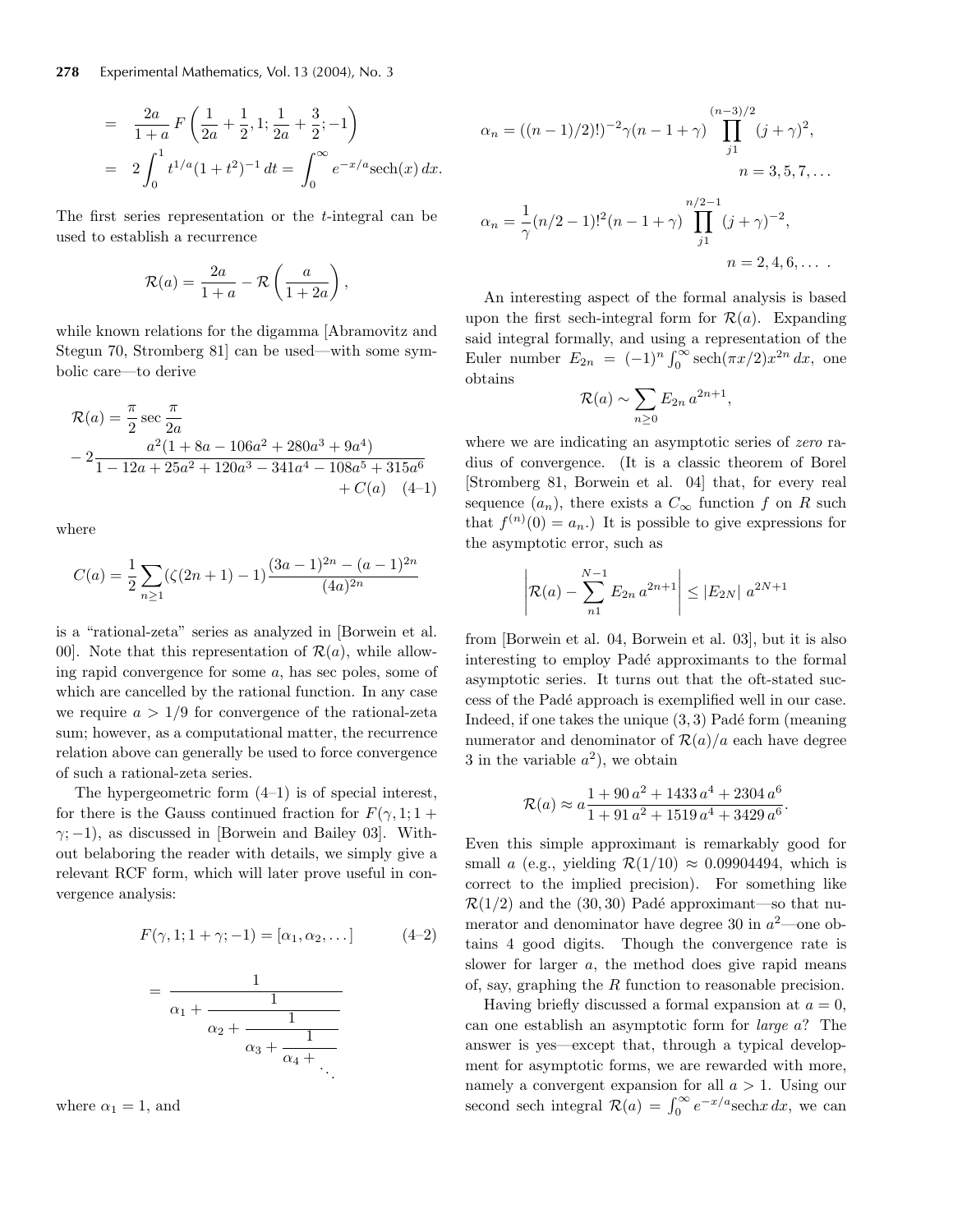again use the Euler numbers and known Hurwitz-zeta evaluations of sech-power integrals for *odd* powers to obtain a convergent series valid at least for real  $a > 1$ :

$$
\mathcal{R}(a) = \frac{\pi}{2} \sec\left(\frac{\pi}{2a}\right) - 2 \sum_{m \in D^{+}} \frac{\eta(m+1)}{a^m}
$$

$$
= 2 \sum_{k \ge 0} \eta(k+1) \left(\frac{-1}{a}\right)^k \tag{4-3}
$$

where  $D^+$  denotes the positive odd integers and  $\eta(s) :=$  $1/1<sup>s</sup> - 1/3<sup>s</sup> + 1/5<sup>s</sup> - \dots$  (this standard alternating zeta function  $\eta$  is not to be confused with Ramanujan's  $\eta$  parameter). Remarkably, we find that the leading terms for large a involve the Catalan constant  $G := \eta(2)$  as

$$
\mathcal{R}(a) = \frac{\pi}{2} - \frac{2G}{a} + \frac{\pi^3}{16a^2} - \dots,
$$

a development certainly difficult to infer by casual inspection of the Ramanujan fraction. (Even the asymptote  $\mathcal{R}(\infty) = \pi/2$  is difficult to so infer, although such is clear from various of the previous representations for  $\mathcal{R}(a)$ .)

Using recurrence relations together with various expansions, we have derived certain results pertaining to the derivatives of  $R$ , notably

$$
\mathcal{R}'(1) = 8(1 - G),
$$
  

$$
\mathcal{R}'(1/2) = \pi^2/24.
$$

To close this section we note that a peculiar property of the digamma  $\psi$  leads to an exact evaluation of the imaginary part of  $\mathcal{R}(a)$  when a lies on the circle  $C_{1/2} := \{z : |z - 1/2| = 1/2\}$  in the complex plane. Because imaginary parts of certain digamma evaluations can be expressed in closed form [Abramovitz and Stegun 70, Stromberg 81, we have, for  $a \in C_{1/2}$  and  $y := i(1 - 1/a)$  (which y is therefore real),

Im(
$$
\mathcal{R}(a)
$$
) =  $-\frac{1}{y} + \frac{\pi}{2}$  cosech $\left(\frac{\pi y}{2}\right)$ .

Thus, we have an elementary form for  $\text{Im}(\mathcal{R})$  on a certain continuum set. Admittedly we have not yet discussed convergence for complex parameters in depth; we do that later in Section 9.

### **5. THE** *R* **FUNCTION AT RATIONAL ARGUMENTS**

From the first summation in the  $\mathcal{R}(a)$ -relations in the beginning of Section 4, we have, for positive integers  $p, q$ ,

$$
\mathcal{R}\left(\frac{p}{q}\right) = 2p\left(\frac{1}{q+p} - \frac{1}{q+3p} + \frac{1}{q+5p} - \dots\right),\,
$$

which is essentially in the form of a particular *L*-function. One way to evaluate L-functions in finite form is to apply Fourier-transform techniques to pick out the correct terms from a general logarithmic series. (We note that an equivalent, elementary form for the digamma at rational arguments is a celebrated result of Gauss.) In our case

$$
\mathcal{R}\left(\frac{p}{q}\right) = \sum_{0 < \text{ odd } k < 4p} e^{-2\pi i k (q+p)/(4p)} \\
\times \left(-\log(1 - e^{2\pi i k/(4p)}) - \sum_{n=1}^{q+p-1} e^{2\pi i k n/(4p)}/n\right).
$$

After various simplifications, especially forcing everything to be real-valued, we arrive at a finite series in fundamental numbers, namely

$$
\mathcal{R}\left(\frac{p}{q}\right) = -2p \sum_{n=1}^{p+q-1} \frac{1}{n} \left(\delta_{n \equiv p+q \mod 4p} - \delta_{n \equiv 3p+q \mod 4p}\right)
$$
\n(5-1)

$$
-2\sum_{0 < \text{odd } k < 2p} \left( \cos \left( \frac{(p+q)k\pi}{2p} \right) \times \log \left( 2\sin \left( \frac{\pi k}{4p} \right) \right) - \pi \left( \frac{1}{2} - \frac{k}{4p} \right) \sin \left( \frac{(p+q)k\pi}{2p} \right) \right).
$$

Note that when  $q = 1$ —that is, when we seek  $\mathcal{R}(p)$  for some integer  $p$ —the first, rational sum vanishes. The manifestly finite series  $(5-1)$  (of  $O(p + q)$ ) total terms) leads quickly to exact evaluations such as

$$
\mathcal{R}(1/4) = \frac{\pi}{2} - \frac{4}{3}, \qquad \mathcal{R}(1/3) = 1 - \log 2,
$$
  

$$
\mathcal{R}(1/2) = 2 - \pi/2, \qquad \mathcal{R}(2/3) = 4 - \frac{\pi}{\sqrt{2}} - \sqrt{2}\log(1+\sqrt{2}),
$$
  

$$
\mathcal{R}(1) = \log 2, \qquad \mathcal{R}(3/2) = \pi + \sqrt{3}\log(2-\sqrt{3}),
$$
  

$$
\mathcal{R}(2) = \sqrt{2}\left\{\frac{\pi}{2} - \log(1+\sqrt{2})\right\}, \qquad \mathcal{R}(3) = \frac{\pi}{\sqrt{3}} - \log 2,
$$
  
and, of course, many other attractive forms. It is not

hard to establish from the finite series (5–1) that, for positive integer  $q$ , one has

$$
\mathcal{R}(1/q) = \text{rational } + (-1)^{(q-1)/2} \log 2, \ q \text{ odd},
$$
  

$$
\mathcal{R}(1/q) = \text{rational } + (-1)^{q/2} \pi/2, \ q \text{ even}.
$$

These facts can also be derived on knowledge of  $\mathcal{R}(1) =$  $\log 2$ ,  $\mathcal{R}(1/2) = 2 - \pi/2$ , and the recurrence

$$
\mathcal{R}\left(\frac{1}{q}\right) = \frac{2}{q-1} - \mathcal{R}\left(\frac{1}{q-2}\right)
$$

.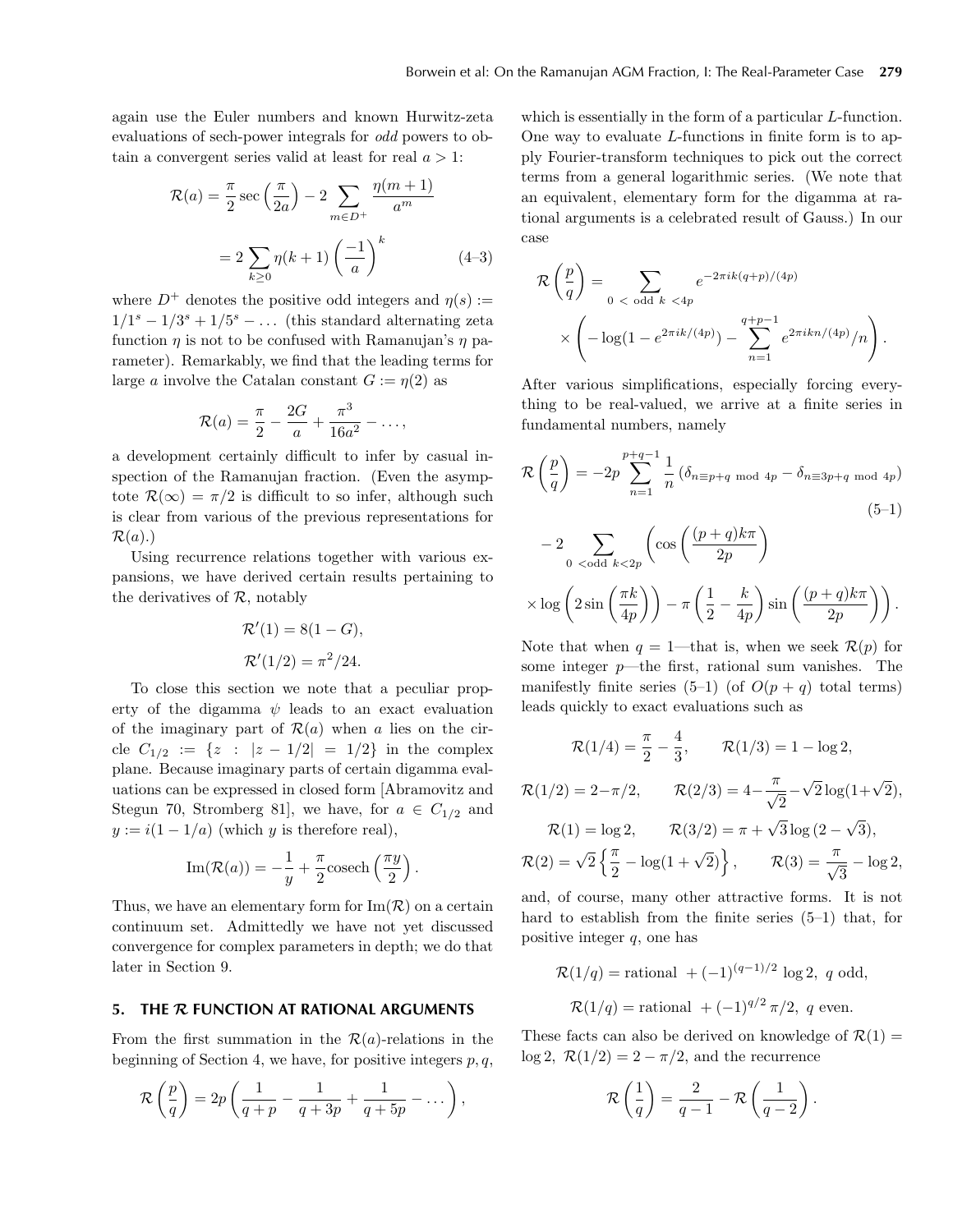On the other hand, one of the more alluring integerargument evaluations involves the golden mean  $\tau =$  $(1 + \sqrt{5})/2$ , since

$$
\mathcal{R}(5) = \frac{\pi}{\sqrt{\tau\sqrt{5}}} + \log 2 - \sqrt{5}\log \tau,
$$

although such evaluations—stemming from (5–1)—can involve quite delicate symbolic manipulations. We have not analyzed the possibility of evaluating  $\mathcal{R}(a)$  for *irrational* a via the expedient of approximating a first via high-resolution rationals and then using  $(5-1)$ , although such a development would be of both computational and theoretical interest.

Incidentally, armed with exact knowledge of  $\mathcal{R}(p/q)$ we find some interesting Gauss-fraction results, in the form of rational multiples of  $F(\gamma, 1; 1 + \gamma; -1) =$  $[\alpha_1, \alpha_2, \ldots]$ ; for example, on the basis of  $(4-2)$  we have

$$
\mathcal{R}(1) = \log 2 = \cfrac{1}{1 + \cfrac{1}{2 + \cfrac{1}{3 + \cfrac{1}{1 + \ddots}}}}.
$$

But alas, the beginnings of this continued fraction are misleading; subsequent elements  $a_n$  go according to

$$
\log 2=[1,2,3,1,5,\frac{2}{3},7,\frac{1}{2},9,\frac{2}{5},\dots],
$$

since  $\alpha_n = n$  and  $\alpha_n = 4/n$  as n is odd and even, respectively. Similarly, one can derive

$$
2 - \log 4 = [1^3, r_2, 2^3, r_4, 3^3, r_6, 4^3, \dots],
$$

where the even-indexed fraction elements  $r_{2n}$  are certain rationals. Though these RCFs are not SCFs (integer elements), the growths of the  $\alpha_n$  still provide a clue to the convergence rate, which we study in a subsequent section.

## **6. TRANSFORMATION OF**  $\mathcal{R}_1(a, b)$

There is one remaining avenue that must be traversed in order to provide a uniformly rapid evaluation scheme for  $\mathcal{R}_1(a, b)$  with positive real a and b. We have mentioned that the sech-elliptic series  $(3-1)$  (also  $(3-2)$ ) will converge slowly when  $b \approx a$ , yet in Sections 4 and 5 we successfully addressed the case  $b = a$ . So, we now proceed to establish a series representation for the case  $b < a$ with  $b$  very near to  $a$ . We employ the wonderful fact that sech is its own Fourier transform, in that

$$
\int_{-\infty}^{\infty} e^{i\gamma x} \mathrm{sech}(\lambda x) \, dx = \frac{\pi}{\lambda} \mathrm{sech} \frac{\pi \gamma}{2\lambda}.
$$

Using this relation, one can perform a Poisson transform of the sech-elliptic series  $(3-1)$ . The success of the transform depends on knowing the 2-parameter integral

$$
I(\lambda, \gamma) = \int_{-\infty}^{\infty} \frac{\text{sech}\lambda x}{1 + x^2} e^{i\gamma x} dx.
$$

One may write down a differential equation with source

$$
-\frac{\partial^2 I}{\partial \gamma^2} + I = \frac{\pi}{\lambda} \text{sech} \frac{\pi \gamma}{2\lambda}
$$

and solve this—after some delicate machinations—to yield

$$
I(\lambda, \gamma) = \frac{\pi}{\cos \lambda} e^{-\gamma} + \frac{2\pi}{\lambda} \sum_{d \in D^{+}} \frac{(-1)^{(d-1)/2} e^{-\pi d \gamma/(2\lambda)}}{1 - \pi^{2} d^{2}/(4\lambda^{2})},
$$

where  $D^+$  denotes the positive odd integers. In the event that  $\lambda = \pi D/2$  for some odd D, the 1/cos pole conveniently cancels a corresponding pole in the summation, and the result can be inferred either by avoiding  $d = D$ in the sum and inserting a precise residual term

$$
\Delta I = \pi(-1)^{(D-1)/2} e^{-\gamma} (\gamma + 1/2) / \lambda,
$$

or, more simply, by taking a numerical limit as  $\lambda \rightarrow$  $\pi D/2$ . When  $\gamma \to 0$ , we can recover from the sum, via analytic relations for  $\psi(z)$ , the  $\psi$ -function form of the integral of  $(\text{sech}\lambda x)/(1+x^2)$ . Via the Poisson transformation of  $(3-1)$ , we thus obtain, for  $0 < b < a$ ,

$$
\mathcal{R}_1(a,b) = \mathcal{R}\left(\frac{\pi a}{2K'}\right) + \frac{\pi}{\cos\frac{K'}{a}} \frac{1}{e^{2K/a} - 1} + 8\pi aK' \sum_{d \in D^+} \frac{(-1)^{(d-1)/2}}{4K'^2 - \pi^2 d^2 a^2} \frac{1}{e^{\pi dK/K'} - 1},\tag{6-1}
$$

where again  $k := b/a, K := K(k), K' := K(k'),$  and  $D^+$  denotes the positive odd integers. A similar Poisson transform can be obtained from (3–2) in the case  $b > a$ . Such transformations appear recondite, but we have achieved what we desired: convergence is rapid for  $b \approx a$ .

#### **7. CONVERGENCE RESULTS FOR REAL PARAMETERS**

For an RCF of the form  $x = [a_0, a_1, \dots]$  (so that each  $a_i$ ) is nonnegative and real but not necessarily an integer), one has the usual recurrence relations for convergents

$$
p_n = a_n p_{n-1} + p_{n-2},
$$
  

$$
q_n = a_n q_{n-1} + q_{n-2},
$$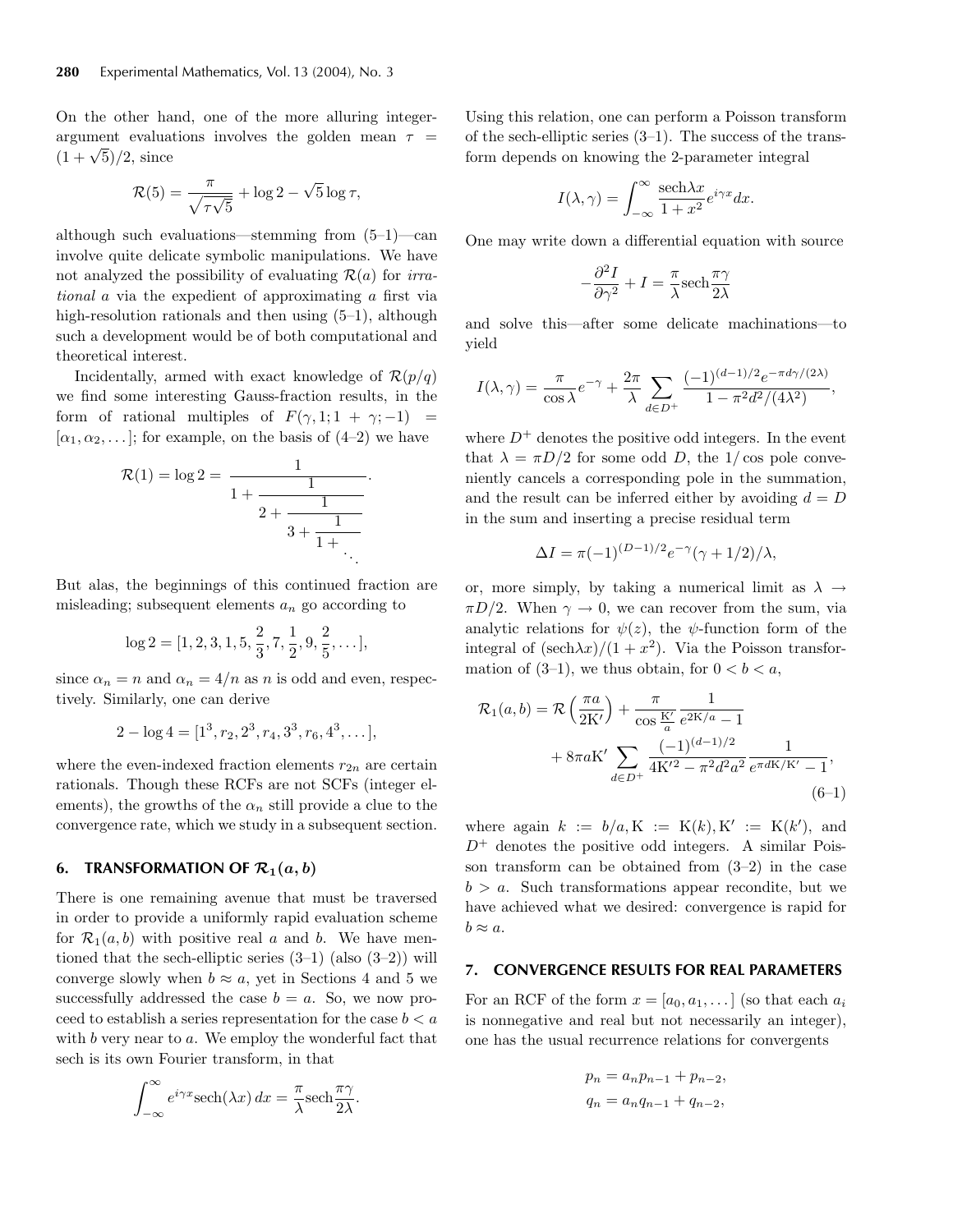with  $(p_0, p_{-1}, q_0, q_{-1}) := (a_0, 1, 1, 0)$ . We also have the approximation rule

$$
\left| x - \frac{p_n}{q_n} \right| < \frac{1}{q_n q_{n+1}},
$$

so that convergence rates can be bounded by virtue of the growth of  $q_n$ . One may iterate the recurrence in various ways, obtaining, for example,

$$
q_n = (1 + a_n a_{n-1} + a_n/a_{n-2})q_{n-2} - (a_n/a_{n-2})q_{n-4},
$$

a relation involving all even or all odd indices on q. An immediate application is the following theorem:

**Theorem 7.1.** *For the RCF form of the Gauss continued fraction,*  $F(\gamma, 1; 1 + \gamma; -1) = [\alpha_1, \alpha_2, \dots]$ *, and for*  $\gamma >$ 1/2 *we have*

$$
\left|F - \frac{p_n}{q_n}\right| < \frac{c}{8^{n/2}},
$$

*where* c *is an absolute constant.*

**Remark 7.2.** One can likely obtain sharper bounds, or better  $\gamma$ -dependent bounds. We intend here just to show geometric convergence; i.e., we intend to show that the number of good digits grows at least linearly in the number of iterates. Also note that, for the  $\mathcal{R}(a)$  evaluation of interest,  $\gamma = 1/2 + 1/(2a)$ ; thus, the condition on  $\gamma$  is natural.

*Proof:* From the element assignments following  $(4-2)$  we have

$$
\alpha_n \alpha_{n-1} = \frac{4}{(n-1)^2} (n-1+\gamma)(n-2+\gamma), \ n \text{ odd } > 1,
$$

$$
\alpha_n \alpha_{n-1} = \frac{1}{(n/2 - 1 + \gamma)^2} (n - 1 + \gamma)(n - 2 + \gamma), \quad n \text{ even.}
$$

We also have  $q_1 = 1$  and  $q_2 = 1 + 1/\gamma > 2$  so that, for sufficiently large  $n$ , we have

$$
\alpha_n \alpha_{n-1} + 1 > 4 \quad \text{or} \quad 2
$$

as *n* is odd or even, respectively. From  $q_n > (\alpha_n \alpha_{n-1} + 1)q_{n-2}$  the desired bound follows.  $1)q_{n-2}$  the desired bound follows.

It is appropriate here to mention a clever computational acceleration for Gauss continued fractions, as described in [Borwein and Bailey 03, Andrews et al. 99, Lorentzen and Waadeland 92]. Consider the previously displayed Gauss continued fraction  $log 2$ 

 $[1, 2, 3, 1, 5, 2/3, \ldots]$ . Generally a "tail"  $t_N$  of this construct, meaning a subfraction starting from the N-th element, runs like so:

$$
t_N := \frac{1}{\frac{4}{N} + \frac{1}{N+1 + \frac{1}{\frac{4}{N+2} + \frac{1}{N+3 + \dots}}}}.
$$

But—and here is the clever idea from the literature—this tail  $t_N$  should be near to the *periodic* continued fraction (4/N, N, 4/N, N, ...) =  $N(\sqrt{2}-1)/2$ . This suggests that, if we are evaluating the Gauss continued fraction and we stop at element  $4/N$ , this one element should be replaced with  $2(1+\sqrt{2})/N$ . Indeed, in our own numerical experiments this expedient always adds a few digits of precision. What is more, as suggested in [Lorentzen and Waadeland 92], there are higher-order manifestations of this idea, e.g., the use of longer periods for the tail subfraction. As the reference shows via experimentation, the acceleration can become significant. Note also that our companion treatment [Borwein and Crandall 03] describes a similar speedup for the  $R$  continued fraction itself, even when parameters are allowed to become complex.

Now we move on to the convergence of the RCF arising from Ramanujan's original construct, namely

$$
\frac{a}{\mathcal{R}_1(a,b)} = [A_0; A_1, A_2, A_3, \dots],
$$

with the  $A_i$  defined as in Section 2. It turns out that the  $q_n$  convergents consist of linear combinations of terms  $a^i b^j$  where i and j are even integers and that certain terms with explicit coefficients can be isolated, leading to

$$
q_n \ge 1 + \frac{b^{n-2}}{a^n} \prod_{m \text{ even}}^n (1 - 1/m)^2 > 1 + \frac{1}{2n} \frac{b^{n-2}}{a^n},
$$
  
*n* even,

$$
q_n \ge 1/b^2 + \frac{a^{n-1}}{b^{n+1}} \prod_{m \text{ even}}^{n-1} (m/(m+1))^2 > 1/b^2 + \frac{1}{n} \frac{a^{n-1}}{b^{n+1}},
$$
  
*n* odd.

Such observations lead to a convergence theorem for the original Ramanujan construct:

**Theorem 7.3.** For the Ramanujan RCF,  $a/R_1(a, b) =$  $[A_0; A_1, A_2, A_3, \ldots]$ *, we have for positive reals*  $b > a$ 

$$
\left|\frac{a}{\mathcal{R}_1(a,b)} - \frac{p_n}{q_n}\right| < \frac{2nb^4}{(b/a)^n},
$$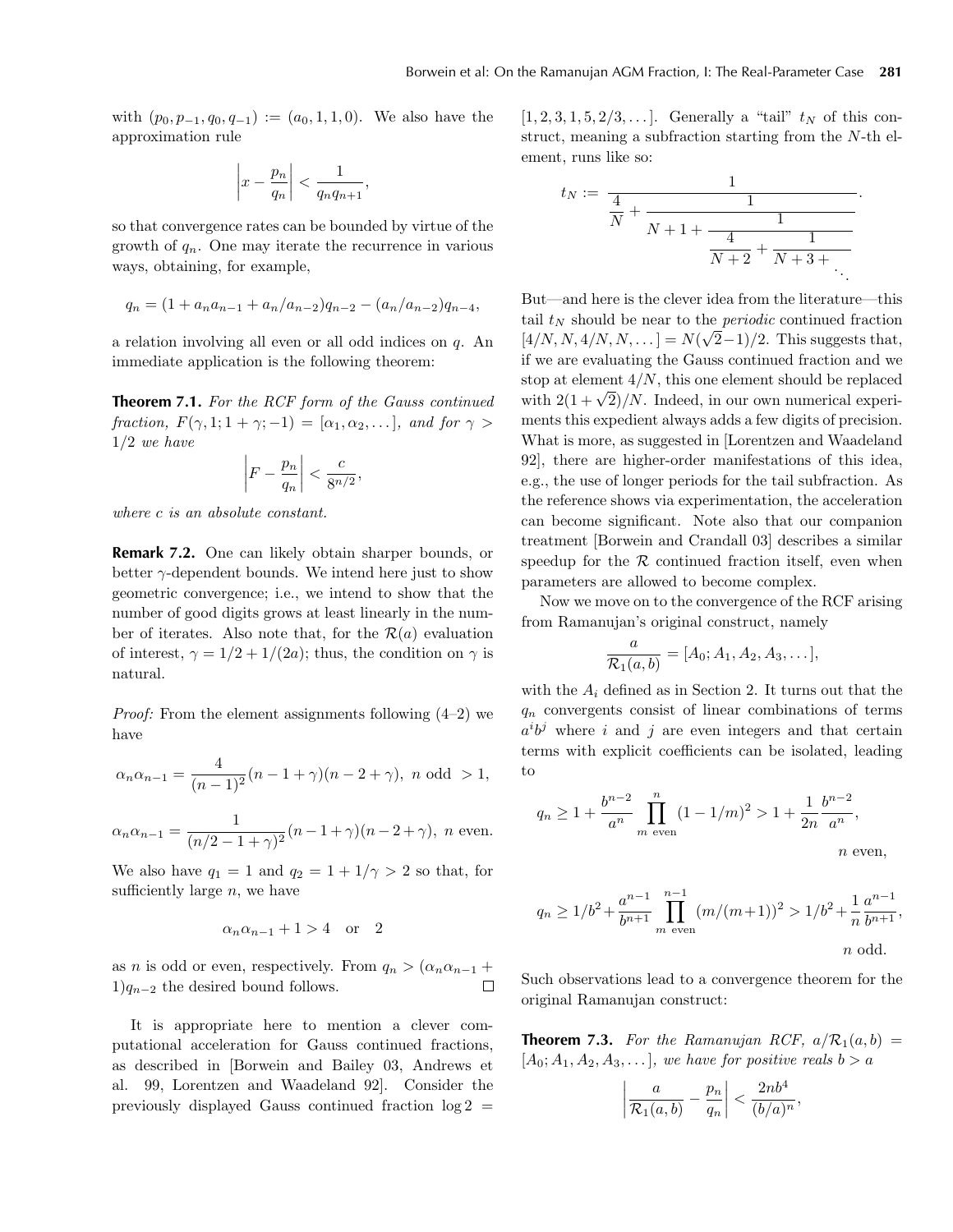*while for positive reals* a>b *we have*

$$
\left|\frac{a}{\mathcal{R}_1(a,b)} - \frac{p_n}{q_n}\right| < \frac{nb/a}{(a/b)^n}.
$$

**Remark 7.4.** Again, it should be possible to prove sharper bounds, our motive here being merely to establish essential geometric convergence of the literal continued fraction when a and b are not near each other.

*Proof:* The given approximation bounds follow directly upon inspection of the products  $q_nq_{n+1}$ . □

As we previously have intimated, convergence for  $a = b$ is slow. What we can prove is the following:

**Theorem 7.5.** *For real* a > 0 *the Ramanujan RCF,*  $a/R(a)$ *, has* 

$$
\left|\frac{a}{\mathcal{R}(a)} - \frac{p_n}{q_n}\right| < \frac{c(a)}{n^{h(a)}},
$$

*where* c(a) *and* h(a) *are* n*-independent, positive constants. The exponent* h(a) *can be taken to be*  $c_0$  min(1,  $4\pi^2/a^2$ ) *where the constant*  $c_0$  *is absolute.* 

**Remark 7.6.** Note that the convergence bound is computationally poor; still, as we have noted, convergence does occur. The relevant exponent  $h(a)$  could be sharpened or made more explicit—with more work; we only exhibit the theorem for theoretical completeness. Indeed, for  $a = b$ , or even  $a \approx b$ , we have many other rapidly convergent options.

*Proof:* With a view to induction, assume that for some constants (*n*-independent)  $d(a)$  and  $g(a)$  and for  $n \in$  $[1, N - 1]$ , we have  $q_n < dn^g$ . Note that the element asymptotics following (2–1) mean that  $A_n > f(a)/n$  for an *n*-independent  $f$ . Then we have a bound for the next  $q_N$ :

$$
q_N > \frac{f}{N}d(N-1)^g + d(N-2)^g.
$$

Using the fact that, for  $g < 1, 0 < x \leq 1/2$ , we have  $(1-x)^g > 1-gx-gx^2$ ; the constants d and g can evidently be arranged such that  $q_N > dN<sup>g</sup>$  and the induction goes through.  $\Box$ 

To clarify the import of the above theorems, consider the following: the Gauss continued fraction for  $\mathcal{R}(a)$  exhibits (at least) geometric convergence, as does the original Ramanujan form  $\mathcal{R}(a, b)$  when  $a/b$  or  $b/a$  is significantly greater than unity. When  $a = b$ , we do have convergence although, as suggested by Theorem 7.5, the convergence is far below geometric.

### **8. A UNIFORMLY CONVERGENT ALGORITHM**

We are now in a position to establish a complete algorithm for evaluating the original Ramanujan AGM continued fraction  $\mathcal{R}_n(a, b)$  for positive real parameters. The convergence is uniform, in that for any positive real triple  $\eta$ ,  $a, b$  we expect rapid convergence in the sense of D good digits in less than  $cD$  computational iterations, where  $c$  is an absolute constant independent of the magnitudes of  $\eta$ , a, and b. (Here, by iterations we mean either continuedfraction recurrence steps or series-summand additions.)

# **Algorithm 8.1.** (Algorithm for evaluation of  $\mathcal{R}_n(a, b)$ **with real**  $\eta$ ,  $a, b > 0$ .)

0. Observe that  $\mathcal{R}_\eta(a, b) = \mathcal{R}_1(a/\eta, b/\eta)$ , so that with impunity we may assume  $\eta = 1$  and subsequently evaluate only  $\mathcal{R}_1$ ;

1. If  $(a/b > 2 \text{ or } b/a > 2)$ , return the original continued fraction  $(1-1)$ , or equivalently  $(2-1)$ ;

2. If  $(a = b) \{$ if  $(a = p/q \text{ rational})$ , return finite form  $(5-1)$ ; else return the Gauss RCF (4–2) or rational-zeta form  $(4-1)$  or  $(4-3)$ or some other scheme such as rapid  $\psi$ computations, etc.; }

3. if  $(b < a)$  {

if  $(b$  is not too close to a), return sech-elliptic result  $(3-1);$ 

else return Poisson-transform result (6–1);

}

4. (Here, we must have  $b > a$ ) Return, as in (1–2),  $2\mathcal{R}_1\left((a+b)/2\right)$  $\begin{pmatrix} \sqrt{ab} \\ \sqrt{ab} \end{pmatrix}$  –  $\mathcal{R}_1(b,a)$ .

It is an implicit tribute to the ingenuity of Ramanujan that the final algorithm step allows the entire procedure to go through for any positive real parameters. One could avoid Step 4 by invoking a Poisson transformation of (3–2), but the Ramanujan AGM identity simplifies the procedure.

## **9. COMPLEX PARAMETERS**

The issue of *complex* parameters  $a, b$ , and  $\eta$  is profound, as we have discovered via both theoretical forays and extensive numerical experimentation. A companion treatment [Borwein and Crandall 03] deals with convergence issues, with theorems and conjectures we summarize below, where we remind ourselves that convergence of a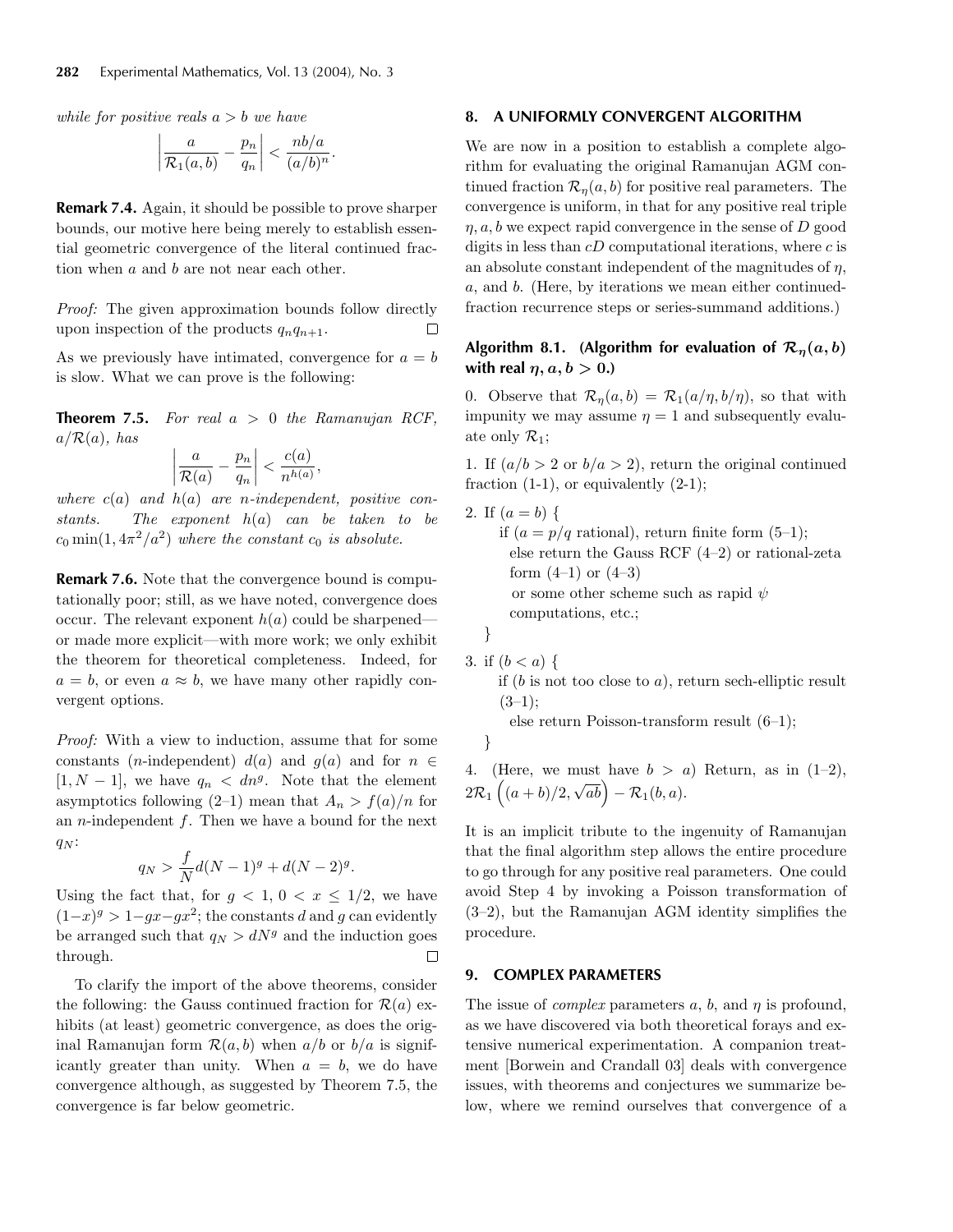complex continued fraction is often interpreted in a modern way as convergence of the  $p_n/q_n$  on the extended complexes  $\mathcal{C} := \mathcal{C} \cup \{\infty\}$  (so that divergence in such cases must be oscillatory, e.g., bifurcated or chaotic):

- The continued fraction  $\mathcal{R}(a) := \mathcal{R}_1(a, a)$  converges on  $\mathcal C$  (i.e., to a finite complex value) for all  $a$  not purely imaginary, i.e.,  $a^2 \notin (-\infty, 0)$ .
- The continued fraction  $\mathcal{R}_1(a, b)$  converges on  $\hat{\mathcal{C}}$  for all  $|a| \neq |b|$ . It is proven (see [Borwein and Crandall 03])—via a dynamical-recurrence equivalent of divergence—that the precise domain of convergence is

$$
\mathcal{D}_1 := \{ (a, b) \in \mathcal{C} \times \mathcal{C} : |a| \neq |b| \text{ or }
$$

$$
(a^2 = b^2 \notin (-\infty, 0)) \}.
$$

• There are direct means—e.g., inspection of even/odd fraction parts—to prove that the continued fraction  $\mathcal{R}_1(a, b)$  does indeed diverge for *certain* instances of  $|a| = |b|$ , such as

$$
(a, b) = (i, i), (1, i), (\sqrt{i}, \sqrt{-i}),
$$

thus contradicting the claim of [Berndt 99b, p. 165] that the condition  $\text{Re}(a), \text{Re}(b) > 0$  suffices for convergence (and, therefore, the domain of validity of the AGM relation (2–1) comes into question).

• If  $a/b$  is in the set H defined

$$
\mathcal{H} := \{ z \in \mathcal{C} : |\sqrt{z}/(1+z)| < 1/2 \},\
$$

then, provably, all three of  $\mathcal{R}_1(a, b)$ ,  $\mathcal{R}_1(b, a)$ , and  $\mathcal{R}_1((a+b)/2, \sqrt{ab})$  converge on  $\hat{\mathcal{C}}$ .

• It is conjectured that, if  $a/b \in \mathcal{H}$ , then (with all three fractions already known to converge) the AGM relation  $(2-1)$  holds.

Incidentally, the discovered restrictions on the convergence domain are "algorithmically unfortunate," if you will, because one might look longingly at the *formal* relation possibility (note the " $\stackrel{?}{=}$ " signaling suspicion),

$$
\mathcal{R}_1\left(\sqrt{ab} + i\frac{a-b}{2}, \sqrt{ab} - i\frac{a-b}{2}\right) \n+ \mathcal{R}_1\left(\sqrt{ab} - i\frac{a-b}{2}, \sqrt{ab} + i\frac{a-b}{2}\right) \n= 2\mathcal{R}_1\left(\sqrt{ab}, \frac{a+b}{2}\right),
$$



**FIGURE 1.** Where  $|\theta_2/\theta_3| < 1$  in the complex q-plane. Note that the real interval  $(-c, 1)$  for some positive real c is monochrome black.

by which one perhaps hopes to forge a "left-handed" AGM relation, possibly giving rise to new iterative algorithms. Alas, this reversed AGM relation is generally false. For one thing, in the case  $a := 1 + i$  and  $b := 1 - i$ the questionable relation is problematic because neither of  $\mathcal{R}_1(1 \pm i, 1 \mp i)$  converges, yet the right-hand side or  $\mathcal{R}_1(1 \perp i, 1 + i)$  converges, yet the right-hand side  $2\mathcal{R}_1(\sqrt{2}, 1)$  does converge. Secondly, there are examples, such as  $\mathcal{R}_1(2i, 1) + \mathcal{R}_1(1, 2i) \neq 2\mathcal{R}_1(1/2 + i, 1 + i)$ , with all three fractions converging.

An observation that led us to realize such complications in regard to convergence is that, in the realparameter scenario for the sech identities of Theorem 2.1, one implicitly uses, for positive real  $a \neq b$  and perforce for Jacobi parameter  $q := \min(a, b) / \max(a, b)$  in [0, 1], the fact that  $\theta_2/\theta_3 < 1$ . However, if one plots the *complex* q such that this  $\theta$ -ratio has absolute value  $\lt 1$ , one sees a frightfully complicated fractal structure in the complex q-plane, as shown in Figure 1. We also exhibit a related Figure 2, and all this in turn leads into the theory of modular forms [Borwein and Borwein 87]. It may well be true, however, that the sech identities  $(3-1)$  and  $(3-2)$ always hold for  $|a| > |b|$  and  $|a| < |b|$ , respectively, with all  $\mathcal{R}_1$  fractions converging. This supposition is what led us to the separate convergence study [Borwein and Crandall 03].

It is a classic and elementary observation that, for positive real  $a$  and  $b$ , the arithmetic mean strictly dominates the geometric mean. A picturesque interpretation of such inequality for *complex* parameters is effected as follows. Note that

$$
a/b \in \mathcal{H}
$$
 implies  $|(a+b)/2)| > |\sqrt{ab}|$ .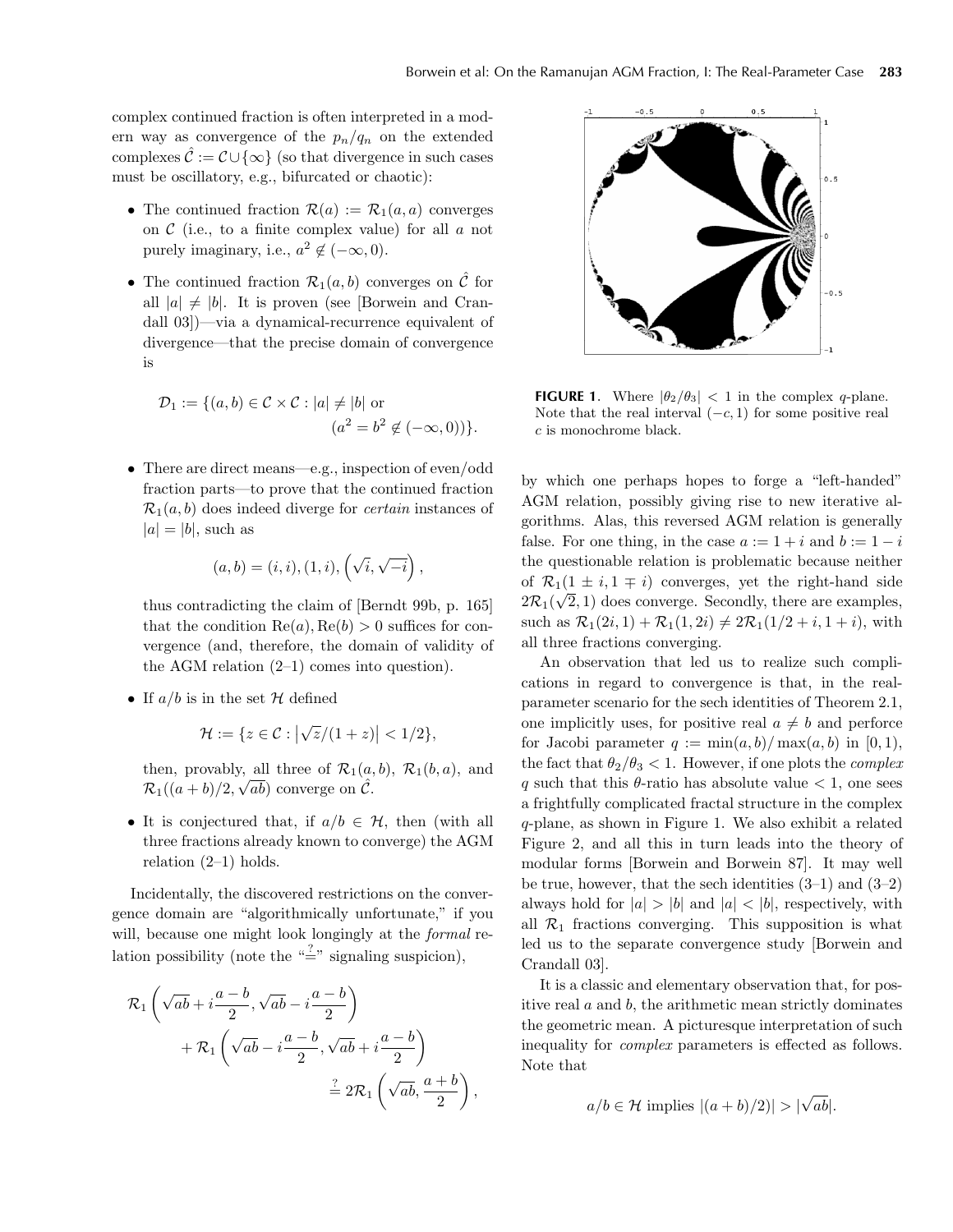

**FIGURE 2.** Values of  $|\theta_4/\theta_3|$  (in first q-quadrant). The changes in gray-scale represent gradations of values between zero and one.

Now,  $H$  is actually the (open) exterior of a "cardioidknot" which in turn is the contour determined by the polar relation

$$
r^2 + (2\cos\phi - 4)r + 1 = 0
$$

in the complex plane. One can think of said contour as the fusion of two contours:

$$
r = 2 - \cos \theta \pm \sqrt{(1 - \cos \theta)(3 - \cos \theta)},
$$

that is, we fuse the orbits of the  $\pm$  instances, both for  $\theta \in [0, 2\pi]$ . One sees a small loop encompassing the origin, with left-intercept  $\sqrt{8}-3+0i$ , and a wider contour



**FIGURE 3.** A cardioid-knot, the exterior  $H$  (in gray) of which knot is conjectured to ensure the truth of the Ramanujan AGM relation (1.2); we do know that the three relevant  $\mathcal{R}_1$  fractions converge for  $a/b \in \mathcal{H}$ .

whose left-intercept is  $-3-\sqrt{8}+0i$ . So, H consists of all points outside the cardioid-knot, including the points in the inner lobe. One can call a point within said lobe an exterior point on the basis of the classical Jordan-curve rule: a point is outside a (smooth) contour if a ray to infinity from said point crosses the contour an even number of times. (See Figure 3.) We note also that for some pairs  $(a, b)$  with  $a/b$  *on* the knot itself—but not all such pairs (there is divergence for some such  $(a, b)$ )—the AGM relation still appears to hold.

### **ACKNOWLEDGMENTS**

Thanks are due to David Bailey, Bruce Berndt, David Borwein, Joseph Buhler, Stephen Choi, William Jones, and Lisa Lorentzen for useful discussions. The research of the first author was supported by NSERC, the Canada Foundation for Innovation, and the Canada Research Chair Program.

#### **REFERENCES**

- [Abramovitz and Stegun 70] Milton Abramowitz and Irene A. Stegun. *Handbook of Mathematical Functions.* New York: Dover, 1970.
- [Andrews et al. 99] George E. Andrews, Richard Askey and Ranjan Roy. *Special Functions.* Cambridge, UK: Cambridge University Press, 1999.
- [Berndt 99a] Bruce C. Berndt. *Ramanujan's Notebooks, Part II.* New York: Springer-Verlag, 1999.
- [Berndt 99b] Bruce C. Berndt. *Ramanujan's Notebooks, Part III.* New York: Springer-Verlag, 1999.
- [Borwein and Bailey 03] Jonathan M. Borwein and David H. Bailey. *Mathematics by Experiment: Plausible Reasoning in the 21st Century.* Wellesley, MA: A K Peters, Ltd., 2003.
- [Borwein et al. 04] Jonathan M. Borwein, David H. Bailey, and Roland Girgensohn. *Experimentation in Mathematics: Computational Paths to Discovery.* Wellesley, MA: A K Peters, Ltd., 2004.
- [Borwein and Borwein 87] Jonathan M. Borwein and Peter B. Borwein. *Pi and the AGM: A Study in Analytic Number Theory and Computational Complexity,* CMS Series of Mongraphs and Advanced Books in Mathematics. New York: John Wiley & Sons, 1987.
- [Borwein et al. 00] Jonathan M. Borwein, David M. Bradley, and Richard E. Crandall. "Computational Strategies for the Riemann Zeta Function." *Journal of Computational and Applied Mathematics* 121 (2000), 247–296.
- [Borwein et al. 03] Jonathan M. Borwein, Kwok-Kwong Stephen Choi, and Wilfrid Pigulla. "Continued Fractions as Accelerations of Series." Available from World Wide Web (http://www.cecm.sfu.ca/preprints/2003pp.html), 2003.